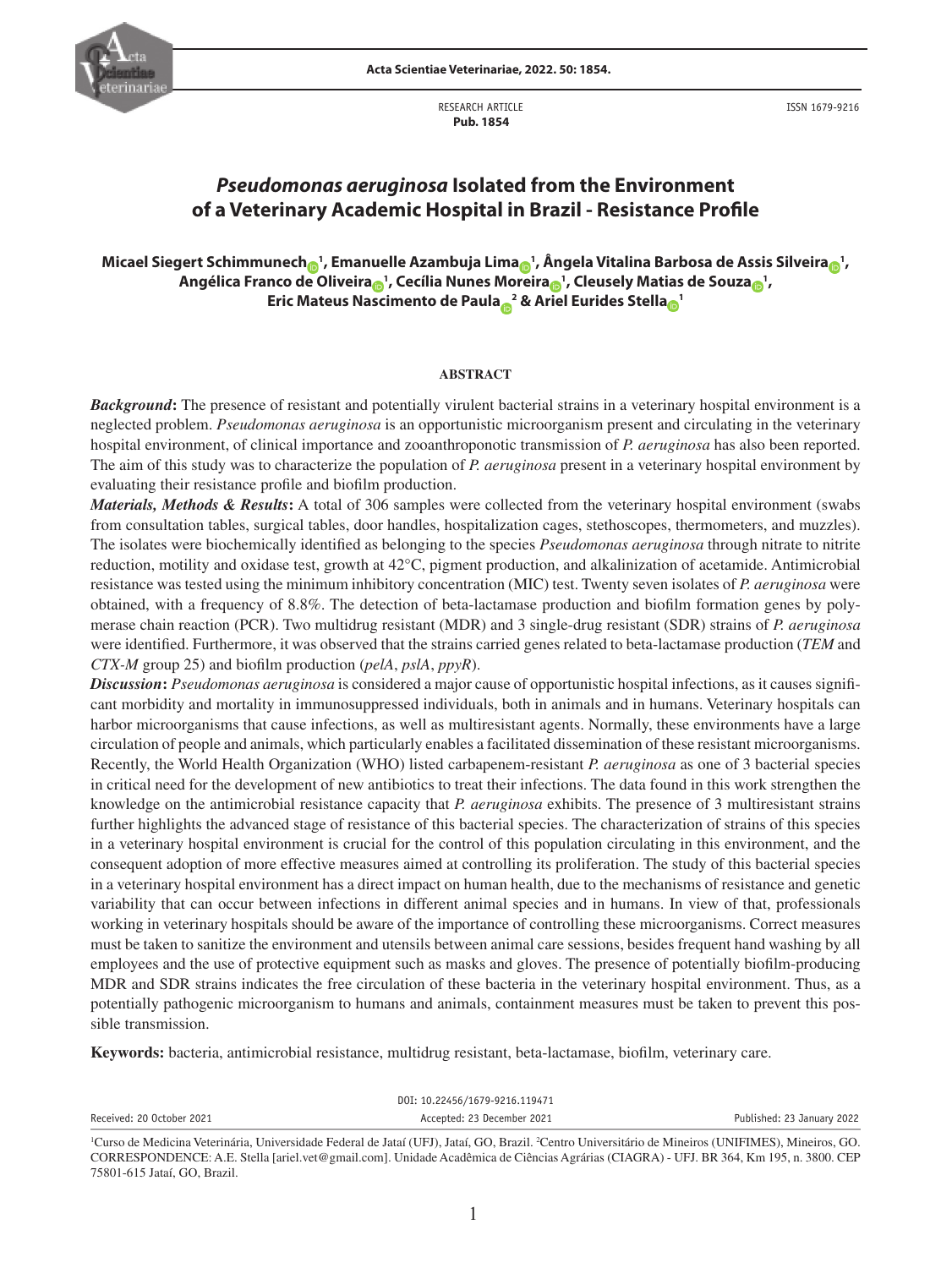## **INTRODUCTION**

*Pseudomonas* is a ubiquitous genus that also causes human and animal diseases. Most studies have focused on clinical *P. aeruginosa* strains from humans, but research is scarce on animal strains [19]. The bacterium is also an opportunistic microorganism present and circulating in the veterinary hospital environment, of clinical importance (hospital infection and otitis in animals), and zooanthroponotic transmission of *P. aeruginosa* has also been reported [6]. Moreover, One Health links the health of humans with that of animals and the environment [9]. Antibiotic overuse is contributing to an emerging crisis of antimicrobial resistance [4]. Therefore, currently, infections caused by this bacterium are difficult to treat due to various resistance mechanisms and different virulence factors [8]. It exhibits resistance to a wide variety of antimicrobial agents [15]. Animals represent a reservoir of *P. aeruginosa*  multiresistant to carbapenems, with strains potentially capable of contaminating the environment being able to infect inpatients [11]. Moreover, the fact different strains of *P. aeruginosa* have the inherent capacity for biofilm formation further boosts their resistance under various environmental factors [15]. Identifying and characterizing these bacterial populations circulating in the veterinary hospital environment is of fundamental importance for us to better understand their ecological and environmental relationships. In this sense, the objective of this work was to identify and characterize resistant and potentially biofilm-producing isolates of *Pseudomonas* in a veterinary hospital environment.

## **MATERIALS AND METHODS**

### *Sampling*

A total of 306 samples of the veterinary hospital environment (swabs from consultation tables, surgical tables, door handles, hospitalization cages, stethoscopes, thermometers, and muzzles) were collected at the Veterinary Hospital of the Federal University of Jataí (UFJ), city of Jataí, state of Goiás, Brazil. Samples were taken using swabs moistened with 2 mL of Brain Heart Infusion (BHI)<sup>1</sup> and swiped over the sampled surfaces to be analyzed.

# *Bacterial isolation, identification and antimicrobial susceptibility test*

The BHI tubes containing the swabs were incubated at 37°C for 24 h. The swabs were depleted on

*Pseudomonas* Agar P (PAP)2 and *Pseudomonas* Agar F (PAF)<sup>3</sup> plates and incubated at 37°C for 24 - 48 h. From each plate showing bacterial growth, 3 colonies exhibiting characteristics compatible with the *Pseudomonas* genus were randomly selected, stained by the Gram method, inoculated in Triple Sugar Iron (TSI)4 tubes, and incubated at 37°C for 24 h. The isolates were biochemically identified as belonging to the species *P. aeruginosa* through nitrate to nitrite reduction, motility and oxidase test, growth at 42°C, pigment production, and alkalinization of acetamide. Antimicrobial resistance was tested using the minimum inhibitory concentration (MIC) test against imipenem (0.002-32 µg/mL), ceftazidime (0.016-256 µg/mL), ciprofloxacin  $(0.002-32 \,\mu\text{g/mL})$ , ticarcillin + clavulanic acid  $(0.016-$ 256  $\mu$ g/mL; 2  $\mu$ g/mL), and aztreonam (0.016-256  $\mu$ g/ mL) present in the MIC test strip<sup>5</sup>.

# *Polymerase Chain Reaction (PCR)*

Bacterial DNA was obtained as follows: The strains were cultured in BHI broth for 12 h at 35°C and then centrifuged at 3,074 *g* for 4 min. The supernatant was discarded and the pellet was washed three times with 200 µL of TE buffer. Subsequently, the pellet was resuspended in 100 µL of TE buffer, and the microtubes were heated at 95°C in a water bath for 10 min and then centrifuged at 3,074 *g* for 20 s. The supernatant (100 µL) was transferred to a microtube, frozen at -20°C, and stored. The detection of beta-lactamase production genes (*TEM*, *SHV*, and *CTX-M*), primers and conditions, was performed according to Bajpai *et al*. [2]; the detection of CTX-M groups was performed according to Woodford *et al*. [25] and biofilm formation genes (*pelA*, *pslA*, *ppyR*) was performed according to Pournajaf *et al*. [18].

### **RESULTS**

A total of 306 samples were collected in the veterinary hospital environment. Of those, 27 samples were positive for *P. aeruginosa* isolates, with a frequency of 8.8%. The isolates and collection sites are identified in Table 1. Through the minimum inhibitory concentration (MIC) of the 27 *P. aeruginosa* isolates, the profiles of antimicrobial resistance were defined, which are also detailed in Table 1. Among the isolates analyzed, a resistant strain from a door handle (isolate 4), resistant to imipenem and to very high concentrations of aztreonam, stands out. Another important isolate was strain 17, from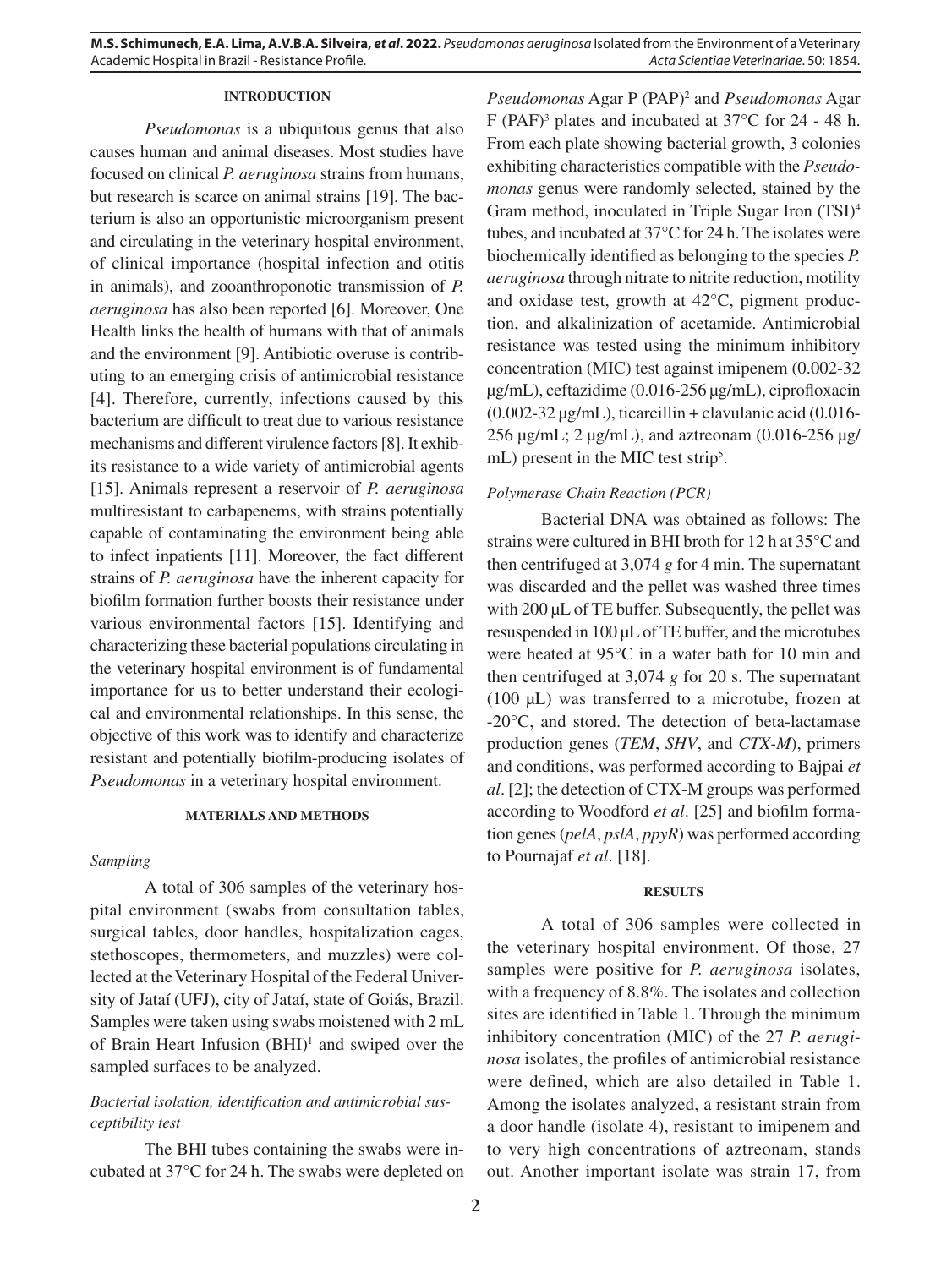# **M.S. Schimunech, E.A. Lima, A.V.B.A. Silveira,** *et al***. 2022.** *Pseudomonas aeruginosa* Isolated from the Environment of a Veterinary Academic Hospital in Brazil - Resistance Profile. *Acta Scientiae Veterinariae*. 50: 1854.

a cage, resistant to 3 different classes of antibiotics. However, strain 21, also isolated from a cage in the isolation area, was the microorganism with the most pronounced multiresistance profile identified in this work. This isolate was resistant to no less than 4 different classes of antibiotics. It was observed that 11 of the 27 isolates carried the *TEM* gene and 3 isolates carried the *CTX-M* gene. In addition, 2 isolates (4 and 24) carried both genes, related to the production of beta-lactamases. Researching the genes related to biofilm production (*pelA*, *pslA*, *ppyR*), most isolates (20/27) carried at least 1 of them. Isolate 17 stands out for its multiresistance profile as well as for carrying the 3 genes for biofilm production.

| Isolates        | Antibiotic (µg/mL)* |                        |                  |                             |      | Extended-spectrum<br>β-lactamases genes |                      | <b>Biofilm</b> formation                  | Source                    | Resistance                  |
|-----------------|---------------------|------------------------|------------------|-----------------------------|------|-----------------------------------------|----------------------|-------------------------------------------|---------------------------|-----------------------------|
|                 | IMI                 | $\mathbf{A}\mathbf{Z}$ | $\cal CIP$       | $\ensuremath{\mathsf{CEF}}$ | TC   | <b>TEM</b>                              | $CTX-M$              | genes                                     |                           | Profile*                    |
| $\mathbf{1}$    | 1.0                 | 0.19                   | 0.023            | 0.125                       | 3.0  | $\bullet$                               |                      | $\bullet$ pslA                            | Door handle               | <b>NDR</b>                  |
| 2               | 6.0                 | 3.0                    | 0.64             | 2.0                         | 12.0 |                                         |                      | $\bullet$ pelA, <i>pslA</i> , <i>ppyR</i> | Table (consultation)      | <b>NDR</b>                  |
| 3               | 3.0                 | 2.0                    | 0.25             | 0.25                        | 12.0 |                                         |                      | $\bullet$ pelA, <i>pslA</i> , <i>ppyR</i> | Dog cage (isolation area) | <b>NDR</b>                  |
| $\overline{4}$  | 32.0 <sup>R</sup>   | 1024.0 <sup>R</sup>    | 0.75             | 12.0                        | 16.0 | $\bullet$                               | $\bullet$ (Group 25) | $\bullet$ pslA, ppyR                      | Door handle               | ${\tt SDR}$                 |
| 5               | 1.0                 | 0.094                  | 0.023            | 0.125                       | 3.0  | $\bullet$                               |                      | $\bullet$ pelA, pslA, ppyR                | Door handle               | <b>NDR</b>                  |
| 6               | 1.0                 | 0.19                   | 0.023            | 0.125                       | 6.0  |                                         |                      |                                           | Table (ultrasound)        | <b>NDR</b>                  |
| $7\phantom{.0}$ | 1.0                 | $4.0\,$                | 0.016            | 0.5                         | 16.0 |                                         |                      | $\bullet$ pelA, <i>pslA</i> , <i>ppyR</i> | Dog cage (isolation area) | $\ensuremath{\mathrm{NDR}}$ |
| 8               | 1.5                 | 0.125                  | 0.023            | 0.125                       | 2.0  |                                         |                      |                                           | Table (postoperative)     | <b>NDR</b>                  |
| 9               | 1.0                 | 0.125                  | 0.023            | 0.19                        | 2.0  |                                         |                      |                                           | Door handle               | $\ensuremath{\mathrm{NDR}}$ |
| 10              | 0.75                | 0.125                  | 0.016            | 0.19                        | 4.0  |                                         |                      | $\bullet$ pslA, ppyR                      | Table (postoperative)     | $\ensuremath{\mathsf{NDR}}$ |
| 11              | 0.75                | 0.125                  | 0.016            | 0.125                       | 2.0  | $\bullet$                               |                      | $\bullet$ pelA, <i>pslA</i> , <i>ppyR</i> | Table (postoperative)     | <b>NDR</b>                  |
| 12              | 6.0                 | 4.0                    | 0.5              | 2.0                         | 16.0 |                                         |                      | $\bullet$ ppyR                            | Table (consultation)      | <b>NDR</b>                  |
| 13              | 0.38                | 5.0                    | 0.012            | 0.064                       | 8.0  | $\bullet$                               |                      | $\bullet$ pelA, pslA, ppyR                | Table (consultation)      | <b>NDR</b>                  |
| 14              | 3.0                 | $128.0^{R}$            | 1.0              | 4.0                         | 2.0  |                                         |                      |                                           | Table (postoperative)     | <b>SDR</b>                  |
| 15              | 0.75                | 0.094                  | 0.023            | 0.125                       | 3.0  | $\bullet$                               |                      |                                           | Table (ultrasound)        | <b>NDR</b>                  |
| 16              | 1.5                 | 12.0                   | 0.125            | 3.0                         | 96.0 |                                         |                      | $\bullet$ pelA, pslA, ppyR                | Table (consultation)      | <b>NDR</b>                  |
| 17              | 32.0 <sup>R</sup>   | $1024.0^R$             | 0.75             | 256.0 <sup>R</sup>          | 24.0 |                                         |                      | $\bullet$ pelA, <i>pslA</i> , <i>ppyR</i> | Dog cage (isolation area) | <b>MDR</b>                  |
| 18              | 0.75                | 0.064                  | 0.047            | 0.19                        | 8.0  |                                         |                      | $\bullet$ pelA, pslA, ppyR                | Dog cage (isolation area) | <b>NDR</b>                  |
| 19              | 0.75                | 1.5                    | 0.012            | 0.38                        | 12.0 |                                         |                      | $\bullet$ ppyR                            | Dog cage (isolation area) | $\ensuremath{\mathrm{NDR}}$ |
| 20              | 1.5                 | $128.0^{R}$            | 0.75             | 1.5                         | 1.5  |                                         |                      | $\bullet$ pelA, pslA, ppyR                | Table (postoperative)     | <b>SDR</b>                  |
| 21              | 32.0 <sup>R</sup>   | 256.0 <sup>R</sup>     | 2.0 <sup>R</sup> | 256.0 <sup>R</sup>          | 16.0 |                                         |                      |                                           | Dog cage (isolation area) | <b>MDR</b>                  |
| 22              | 2.0                 | 0.125                  | 0.023            | 0.19                        | 6.0  |                                         |                      |                                           | Table (ultrasound)        | $\ensuremath{\mathrm{NDR}}$ |
| 23              | 1.5                 | 0.094                  | 0.012            | 0.125                       | 4.0  |                                         |                      | $\bullet$ pelA, <i>pslA</i> , <i>ppyR</i> | Table (postoperative)     | <b>NDR</b>                  |
| 24              | 0.75                | 0.25                   | 0.016            | 0.19                        | 8.0  | $\bullet$                               | $\bullet$ (Group 25) | $\bullet$ pslA                            | Table (consultation)      | <b>NDR</b>                  |
| 25              | 1.0                 | 0.19                   | 0.016            | 4.0                         | 8.0  |                                         | $\bullet$ (Group 25) | $\bullet$ pslA                            | Table (consultation)      | $\ensuremath{\mathrm{NDR}}$ |
| 26              | 1.0                 | 1.5                    | 0.012            | 0.38                        | 16.0 |                                         |                      | $\bullet$ pslA                            | Dog cage (isolation area) | <b>NDR</b>                  |
| 27              | 1.5                 | 0.19                   | 0.023            | 0.125                       | 6.0  |                                         |                      | $\bullet$ ppyR                            | Table (consultation)      | <b>NDR</b>                  |

**Table 1.** Pathotypes and minimum inhibitory concentration (MIC) of *Pseudomonas aeruginosa* strains.

\*Minimum inhibitory concentration (MIC); IMI: Imipenem; AZ: Aztreonam; CIP: Ciprofloxacin; CEF: Ceftazidime; TC: Ticarcilin+Clavulanic acid. Resistance Profile: NDR (non-drug resistance); SDR (single-drug resistance) & MDR (multidrug resistance).

#### **DISCUSSION**

*Pseudomonas aeruginosa* is essentially a freeliving bacterium, which can occasionally be found in the intestinal tract of animals, and is considered a major cause of opportunistic hospital infections, as it causes significant morbidity and mortality in immunosuppressed individuals, both in animals and in humans. In this sense, veterinary facilities can harbor microorganisms that cause hospital infections, as well as multiresistant agents. Normally, these environments have a large circulation of people and animals, which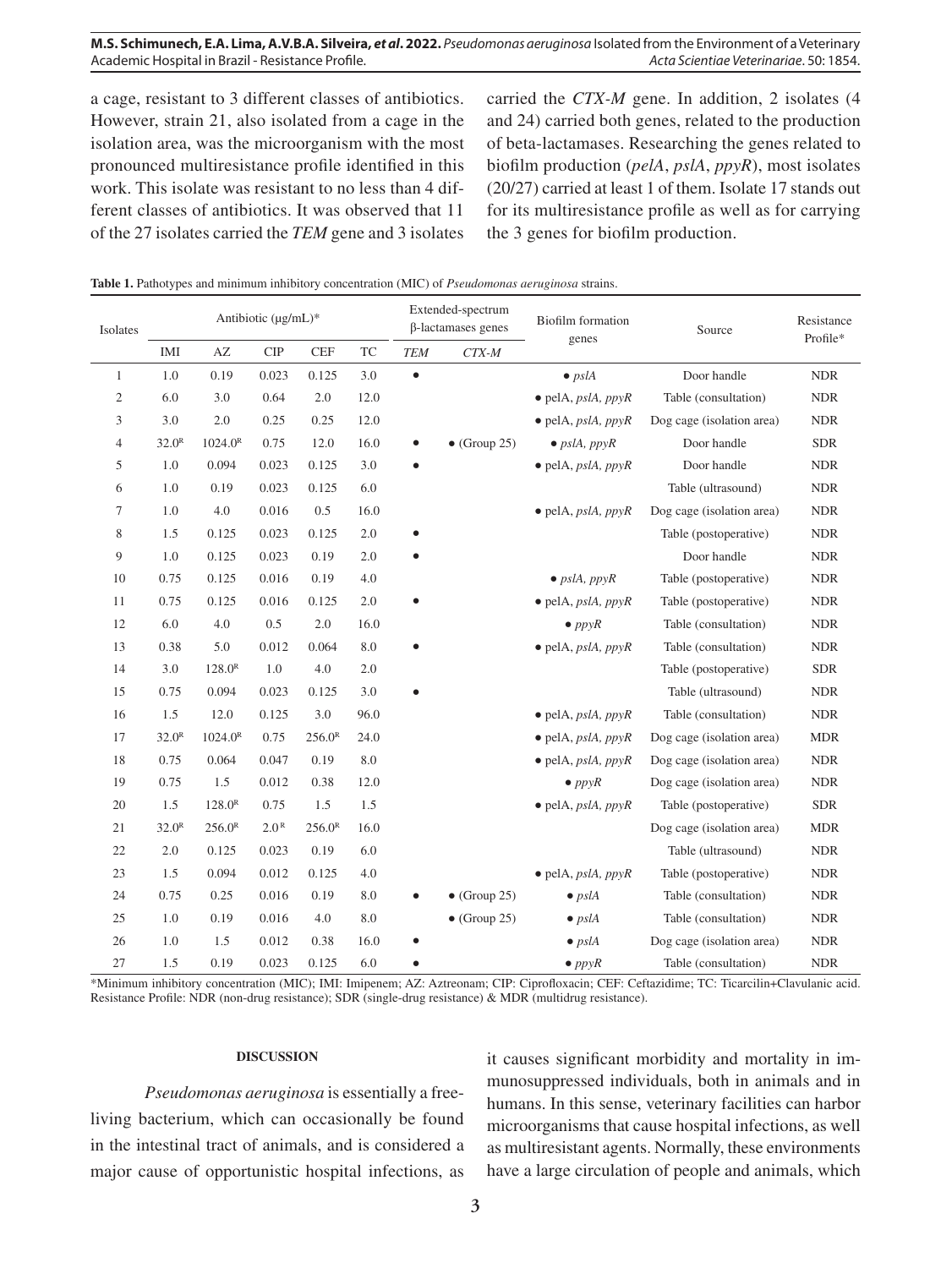particularly enables a facilitated dissemination of these resistant microorganisms among this population.

Another important aspect is that veterinary staff and professionals are often exposed to zoonotic microorganisms. Recently, the World Health Organization (WHO) listed carbapenem-resistant *P. aeruginosa*  as one of 3 bacterial species in critical need for the development of new antibiotics to treat their infections [22]. Chronic infections caused by this bacterium can last for years or even decades, during which time the population undergoes thousands of generations of growth while facing challenges including antibiotic therapy and species competition [16], further aggravating the possibility of genetic recombination and the emergence of new multiresistant strains. The data found in this work strengthen the knowledge on the antimicrobial resistance capacity that *P. aeruginosa*  exhibits. The presence of 3 multiresistant strains further highlights the advanced stage of resistance of this bacterial species. The characterization of strains of this species in a veterinary hospital environment is crucial for the control of this population circulating in this environment, and the consequent adoption of more effective measures aimed at controlling its proliferation.

Resistance to carbapenems can manifest in *P. aeruginosa* strains as an effect of efflux pump dysregulation, and, since sensitivity to β-lactams is poorly evaluated in veterinary laboratories, the growing resistance is commonly neglected or underestimated [11]. In this research, ticarcillin (penicillin) + clavulanic acid (inhibitor of beta-lactamase) proved to be efficient against all isolates. As an association, they are generally more efficient antibiotics, however, other studies have shown that the sensitivity of the bacteria to this combination is variable [10,13,21].

Of the 27 isolates tested, only 1 ( isolate  $21$ ; = 3.7%), was resistant to ciprofloxacin. The resistance profile of *P. aeruginosa* in veterinary settings to this antibiotic is variable [11,14]. The emergence of resistance in dogs seems to be associated with previous prolonged systemic fluoroquinolone administration [24].

Two isolates (=7.4%) were resistant to ceftazidime (3rd generation cephalosporin with a broader spectrum of action); the resistance to this antibiotic is of concern as demonstrated by another authors [1,6]. Three isolates  $(=11.1\%)$  were resistant to imipenem (a broad-spectrum carbapenem antibiotic that is highly resistant to beta-lactamases). Despite its general ef-

ficiency, animal-derived imipenem-resistant isolates have also been found [6,20]. The greatest resistance was observed to aztreonam (18.5%), a β-lactam antibiotic frequently used to treat *P. aeruginosa* infections. Resistance to this antibiotic is usually linked to the production of extended-spectrum beta-lactamases (ESBL) as well as carbapenemases. The association of this antibiotic with a beta-lactamase inhibitor may be a viable alternative [3], as resistance to this important antibiotic has been highlighted worldwide [5,11,12,19,21].

Many isolates in this work carried genes related to the production of beta-lactamases, such as TEM and CTX-M. It is known that *P. aeruginosa* has already acquired resistance to several classes of antimicrobials, which may have occurred through the mutation of intrinsic genes or through horizontal acquisition, through plasmids, for example [16]. There are studies, which warned about the possible risk of transmission of the infection from animals to humans, especially when the immune system of the animal owner is compromised, so antibiotic resistance in animals must be monitored [10]. An effective alternative was the proposal of guidelines aimed at reducing the use of antibiotics in these animals, so that they would consequently reduce the emergence of multiresistant bacteria in Japan [23].

Bacterial communities aggregate themselves to a substratum and encapsulate in a protein polysaccharide matrix evolved during adverse environmental condition which is known as biofilm [15]. Most of the isolates in this research carried genes related to biofilm production, including those resistant to antimicrobials. This link to biofilm-mediated antibiotic tolerance and its importance for the spread of resistance among clinical isolates of *Pseudomonas* in animals has already been postulated [4]. Also, due to their complex biofilm forming ability, *Pseudomonas* species show great resistance to various classes of antibiotics which are used to overcome microbial infection [15]. Furthermore, the identification of biofilm-forming variants during clinical diagnostics is important because of the established link that exists between increased antibiotic tolerance, biofilm formation, and the corresponding treatment failure from biofilm-associated chronic infections [7].

The study of this bacterial species in a veterinary hospital environment has a direct impact on human health, due to the mechanisms of resistance and genetic variability that can occur between infections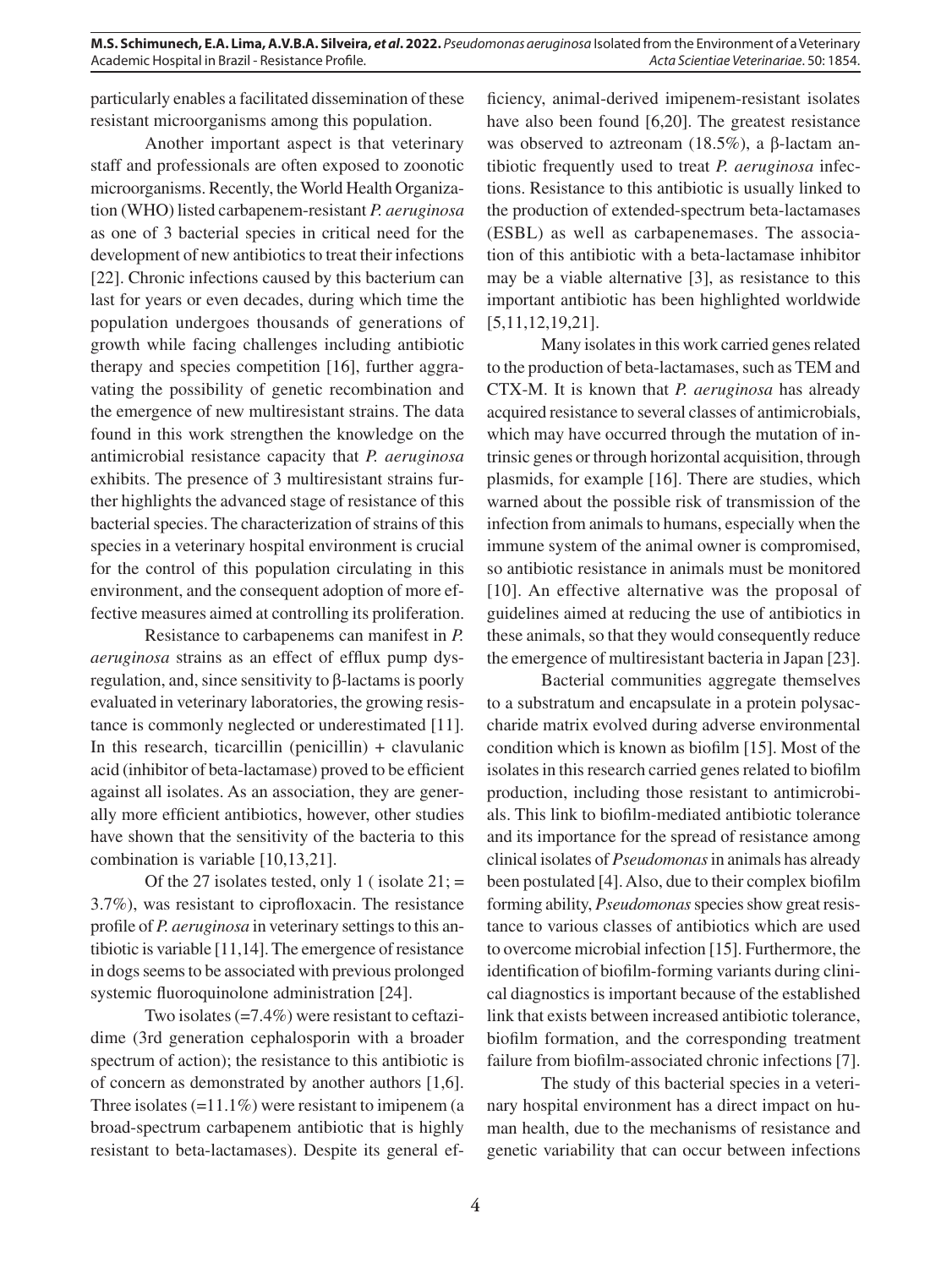**M.S. Schimunech, E.A. Lima, A.V.B.A. Silveira,** *et al***. 2022.** *Pseudomonas aeruginosa* Isolated from the Environment of a Veterinary Academic Hospital in Brazil - Resistance Profile. *Acta Scientiae Veterinariae*. 50: 1854.

in different animal species and in humans. In view of that, professionals working in veterinary hospitals should be aware of the importance of controlling these microorganisms, because the occurrence of *Pseudomonas* species in hospitals helps to form the biofilms on medical instruments and other similar devices along with implants in patients [17]. Correct measures must be taken to sanitize the environment and utensils between animal care sessions, besides frequent hand washing by all employees and the use of protective equipment such as masks and gloves.

Veterinarians should opt for the choice of antimicrobial therapy according to the results of antibiograms, and emphasize the proper administration of the drug by the guardians of animals. When selecting antimicrobial drugs, veterinarians should consider the specific prevalence of resistant *P. aeruginosa* in the region, in addition, improving the monitoring of antibiotic resistant *P. aeruginosa* in companion animals is necessary [26]. The concern with surgical site infections must always be present in the routine of a veterinary hospital, for this, asepsis procedures must always be followed and, therefore, the use of antibiotic therapy reduced. This also emphasizes the importance of veterinary medicine professionals as unique health

care providers, as they are able to promote measures to control the growth and transmission of these microorganisms that can also produce infections in humans.

### **CONCLUSIONS**

The occurence of *Pseudomonas aeruginosa* in the veterinary hospital environment samples was 8.8%. Two multidrug resistant (MDR) strains were identified in dog cages (isolation area) and 3 singledrug resistance (SDR) strains, on a door handle and on tables (postoperative). The presence of MDR and SDR strains of *P*. *aeruginosa*, carriers of genes related to the production of beta-lactamases as well as biofilm, indicates a potential risk to animal and human health. Therefore, containment measures must be taken to prevent this possible transmission.

### MANUFACTURERS

1 Merck KGaA. Darmstadt, Germany.

2 Sigma-Aldrich Brasil Ltda. São Paulo, SP. Brazil.

3 Merck S.A. Cotia, SP, Brazil.

4 Laborclin Produtos para Laboratórios Ltda. Pinhais, PR, Brazil.

5 Liofilchem S.r.l. Roseto degli Abruzzi, TE, Italy.

*Declaration of interest***.** The authors report no conflicts of interest. The authors alone are responsible for the content and writing of paper.

#### **REFERENCES**

- **1 Amsalu A., Sapula S.A., De Barros Lopes M., Hart B.J., Nguyen A.H., Drigo B., Turnidge J., Leong L. & Venter H. 2020.** Efflux pump-driven antibiotic and biocide cross-resistance in *Pseudomonas aeruginosa* isolated from different ecological niches: A case study in the development of multidrug resistance in environmental hotspots. *Microorganisms*. 8: 1647.
- **2 Bajpai T., Pandey M., Varma M. & Bhatambare G.S. 2017.** Prevalence of TEM, SHV, and CTX-M Beta-Lactamase genes in the urinary isolates of a tertiary care hospital. *Avicenna Journal of Medicine*. 7: 12.
- **3 Betts J.W., Hornsey M., Higgins P.G., Lucassen K., Wille J., Salguero F.J., Seifert H. & La Ragione R.M. 2019.** Restoring the activity of the antibiotic aztreonam using the polyphenol epigallocatechin gallate (EGCG) against multidrug-resistant clinical isolates of *Pseudomonas aeruginosa*. *Journal of Medical Microbiology*. 68: 1552-1559.
- **4 Brock M.T., Fedderly G.C., Borlee G.I., Russell M.M., Filipowska L.K., Hyatt D.R., Ferris R.A. & Borlee B.R. 2017.** *Pseudomonas aeruginosa* variants obtained from veterinary clinical samples reveal a role for cyclic di-GMP in biofilm formation and colony morphology. *Microbiology*. 163(11): 1613-1625.
- **5 Dégi J., Moțco O.A., Dégi D.M., Suici T., Mareș M., Imre K. & Cristina R.T. 2021.** Antibiotic susceptibility profile of *Pseudomonas aeruginosa* canine isolates from a multicentric study in Romania. *Antibiotics*. 10(7): 846.
- **6 Fernandes M.R., Sellera F.P., Moura Q., Carvalho M.P., Rosato P.N., Cerdeira L. & Lincopan N. 2018.** Zooanthroponotic transmission of drug-resistant *Pseudomonas aeruginosa*, Brazil. *Emerging Infectious Diseases*. 24(6): 1160.
- **7 Ferris R.A., McCue P.M., Borlee G.I., Loncar K.D., Hennet M.L. & Borlee B.R. 2016.** *In vitro* efficacy of nonantibiotic treatments on biofilm disruption of Gram-negative pathogens and an *in vivo* model of infectious endometritis utilizing isolates from the equine uterus. *Journal of Clinical Microbiology*. 54(3): 631-639.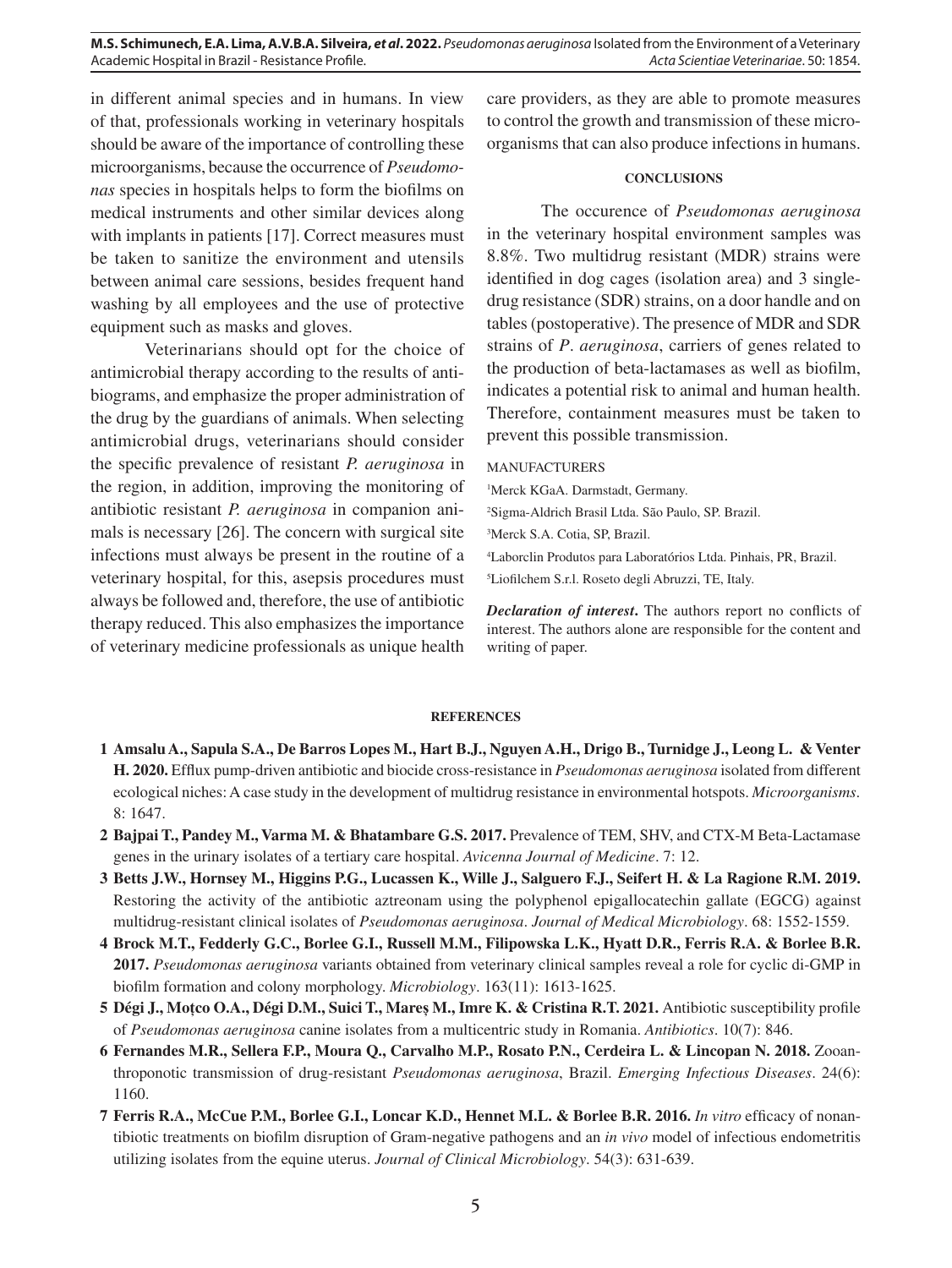- **8 Gonçalves I.R., Dantas R.C.C., Ferreira M.L., Batistão D.W.D.F., Gontijo-Filho P. P. & Ribas R.M. 2017.**  Carbapenem-resistant *Pseudomonas aeruginosa*: association with virulence genes and biofilm formation. *Brazilian Journal of Microbiology*. 48: 211-217.
- **9 Hameed H., Hussain I., Mahmood M.S., Deeba F. & Riaz K. 2017.** Higher Order Occurrence of Virulent Isolates of *Pseudomonas aeruginosa* in Hospital Environments Initiate One Health Concerns Irrespective of the Biological Association. *Pakistan Veterinary Journal*. 37(1): 7-12.
- **10 Haenni M., Hocquet D., Ponsin C., Cholley P., Guyeux C., Madec J.Y. & Bertrand X. 2015.** Population structure and antimicrobial susceptibility of *Pseudomonas aeruginosa* from animal infections in France. *BMC Veterinary Research*. 11(1): 1-5.
- **11 Haenni M., Bour M., Châtre P., Madec J.Y., Plésiat P. & Jeannot K. 2017.** Resistance of animal strains of *Pseudomonas aeruginosa* to carbapenems. *Frontiers in Microbiology*. 8: 1847.
- **12 Hyun J.E., Chung T.H. & Hwang C.Y. 2018.** Identification of VIM‐2 metallo‐β‐lactamase‐producing *Pseudomonas aeruginosa* isolated from dogs with pyoderma and otitis in Korea. *Veterinary Dermatology*. 29(3): 186-e68.
- **13 Mekić S., Matanović K. & Šeol B. 2011.** Antimicrobial susceptibility of *Pseudomonas aeruginosa* isolates from dogs with otitis externa. *Veterinary Record*. 169(5): 125-125.
- **14 Menezes M.P., Facin A.C., Cardozo M.V., Costa M.T. & Moraes P.C. 2021.** Evaluation of the resistance profile of bacteria obtained from infected sites of dogs in a veterinary teaching hospital in Brazil: A retrospective study. *Topics in Companion Animal Medicine*. 42: 100489.
- **15 Mohanty S., Baliyarsingh B. & Nayak S.K. 2020.** Antimicrobial Resistance in *Pseudomonas aeruginosa*: A Concise Review. 10.5772/intechopen.88706.
- **16 Moradali M.F., Ghods S. & Rehm B.H. 2017.** *Pseudomonas aeruginosa* lifestyle: a paradigm for adaptation, survival, and persistence. *Frontiers in Cellular and Infection Microbiology*. 7: 39.
- **17 Peleg A.Y. & Hooper D.C. 2010.** Hospital-acquired infections due to gram-negative bacteria. *New England Journal of Medicine*. 362(19): 1804-1813.
- **18 Pournajaf A., Razavi S., Irajian G., Ardebili A., Erfani Y., Solgi S., Yaghoubi S., Rasaeian A., Yahyapour Y., Kafshgari R., Shoja S. & Rajabnia R. 2018.** Integron types, antimicrobial resistance genes, virulence gene profile, alginate production and biofilm formation in Iranian cystic fibrosis *Pseudomonas aeruginosa* isolates. *Le Infezioni in Medicina*. 26(3): 226-236.
- **19 Ruiz-Roldán L., Rojo-Bezares B., De Toro M., López M., Toledano P., Lozano C., Chichon G., Alvarez-Erviti L., Torres C. & Sáenz Y. 2020.** Antimicrobial resistance and virulence of *Pseudomonas* spp. among healthy animals: Concern about exolysin ExlA detection. *Scientific Reports*. 10(1): 1-11.
- **20 Sebola D., Eliasi U.L., Oguttu J.W. & Qekwana D.N. 2020.** Antimicrobial resistance patterns of *Pseudomonas aeruginosa* isolated from canine clinical cases at a veterinary academic hospital in South Africa. *Journal of the South African Veterinary Association*. 91(1): 1-6.
- **21 Serrano I., De Vos D., Santos J.P., Bilocq F., Leitão A., Tavares L., Pirnay J.P. & Oliveira M. 2016.** Antimicrobial resistance and genomic rep-PCR fingerprints of *Pseudomonas aeruginosa* strains from animals on the background of the global population structure. *BMC Veterinary Research*. 13(1): 1-8.
- **22 Tacconelli E., Carrara E., Savoldi A., Harbarth S., Mendelson M., Monnet D.L., Pulcini C., Kahlmeter G., Kluytmans J., Carmeli Y., Ouellette M., Outterson K., Patel J., Cavaleri M., Cox E.M., Houchens C.R., Grayson M.L., Hansen P., Singh N., Theuretzbacher U., Magrini N., Aboderin A.O., Al-Abri S.S., Jalil N.A., Benzonana N., Bhattacharya S., Brink A.J., Burkert F.R., Cars O., Cornaglia G., Dyar O.J., Friedrich A.W., Gales A.C., Gandra S., Giske C.G., Goff D.A., Goossens H., Gottlieb T., Blanco M.G., Hryniewicz W., Kattula D., Jinks T., Kanj S.S., Kerr L., Kieny M.P., Kim Y.S., Kozlov R.S., Labarca J., Laxminarayan R., Leder K., Leibovici L., Levy-Hara G., Littman J., Malhotra-Kumar S., Manchanda V., Moja L., Ndoye B., Pan A., Paterson D.L., Paul M., Qiu H., Ramon-Pardo P., Rodríguez-Baño J., Sanguinetti M., Sengupta S., Sharland M., Si-Mehand M., Silver L.L., Song W., Steinbakk M., Thomsen J., Thwaites G.E., Van der Meer J.W.M., Kinh N.V., Vega S., Villegas M.V., Wechsler-Fördös A., Wertheim H.F.L., Wesangula E., Woodford N., Yilmaz F.O. & Zorzet A. 2018.**  Discovery, research, and development of new antibiotics: the WHO priority list of antibiotic-resistant bacteria and tuberculosis. *The Lancet Infectious Diseases*. 18(3): 318-327.
- **23 Tsuyuki Y., Kurita G., Murata Y. & Takahashi T. 2018.** Bacteria isolated from companion animals in Japan (2014– 2016) by blood culture. *Journal of Infection and Chemotherapy*. 24(7): 583-587.